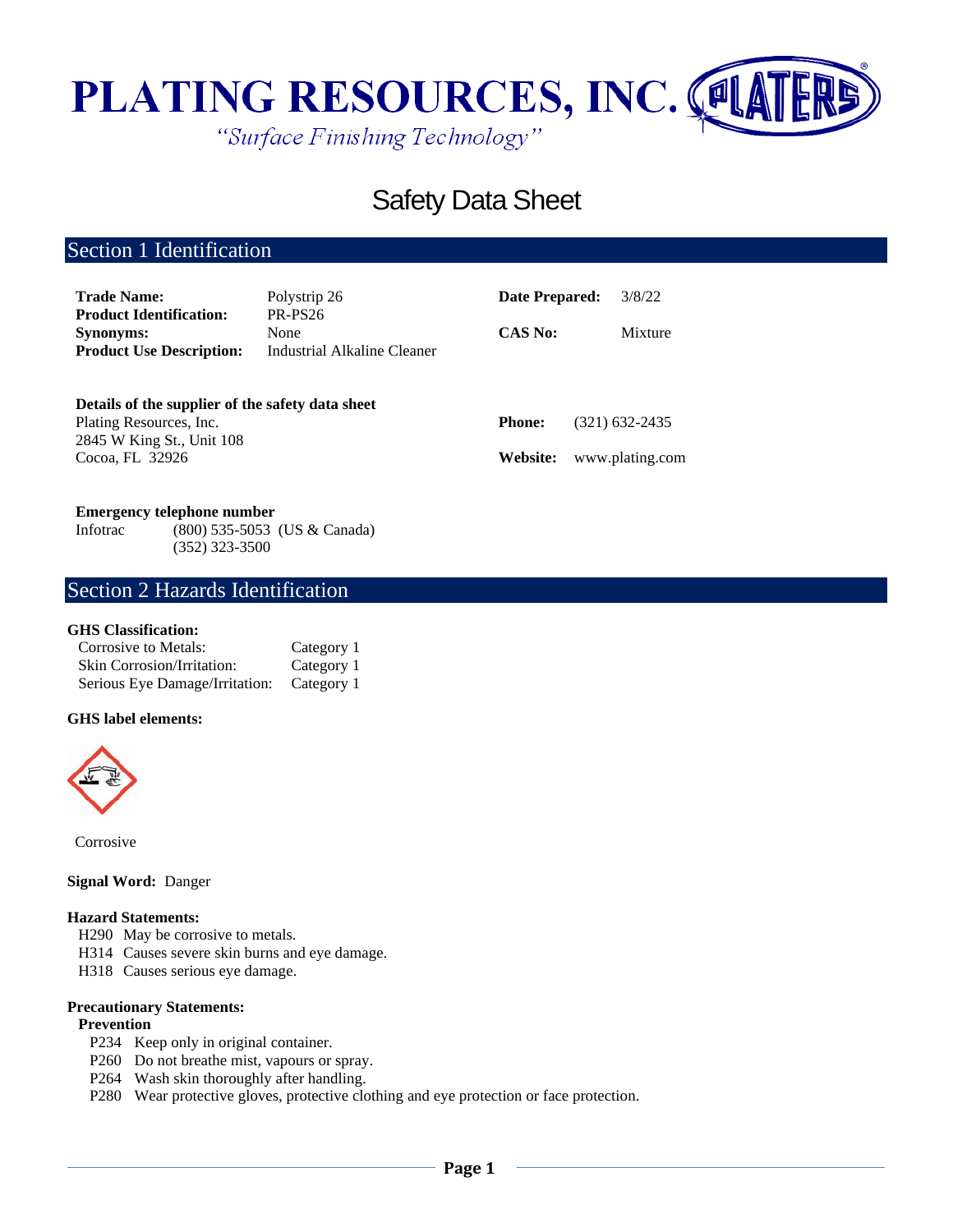#### **Response**

P301 + P330 + P331 IF SWALLOWED: Rinse mouth. Do NOT induce vomiting.

P303 + P361 + P353 IF ON SKIN (or hair): Remove immediately all contaminated clothing. Rinse SKIN with water.

P304 + P340 IF INHALED: Remove victim to fresh air and Keep at rest in a position comfortable for breathing.

P305 + P351 + P338 IF IN EYES: Rinse cautiously with water for several minutes. Remove contact lenses, if present and easy to do. Continue rinsing.

P310 Immediately call a POISON CENTER or physician.

P363 Wash contaminated clothing before reuse.

P390 Absorb spillage to prevent material damage.

#### **Storage**

P405 Store locked up.

P406 Store in corrosive resistant container with a resistant inner liner.

#### **Disposal**

P501 Dispose of contents/container to an approved waste disposal plant.

### **Hazards Not Otherwise Classified (HNOC):**

None.

#### **Additional Information:**

None.

| <b>Section 3 Composition</b>   |                          |          |           |
|--------------------------------|--------------------------|----------|-----------|
| <b>Chemical Name</b>           | Common name and synonyms | $CAS \#$ | $\%$      |
| Proprietary Component 1        |                          |          | $55 - 60$ |
| <b>Proprietary Component 2</b> |                          |          | $40 - 45$ |

### Section 4 First Aid

#### **General:**

Move out of dangerous area. Perform first aid measures as indicated. Seek medical attention and show this safety data sheet to attending physician.

### **Inhalation:**

Move to fresh air and keep at rest in a position comfortable for breathing. If breathing difficulty occurs or persists seek medical attention. If not breathing give artificial respiration and seek immediate medical attention.

### **Skin contact:**

Immediately flush exposed skin with water for at least 15 minutes while removing contaminated clothing and/or shoes. Seek immediate medical attention.

### **Eye contact:**

Immediately flush eyes with water for at least 15 minutes, lifting the upper and lower eyelids intermittently. Check for and remove any contact lenses if easy to do. Seek immediate medical attention.

#### **Ingestion:**

Rinse mouth with water. Do not induce vomiting. Seek immediate medical attention.

### **Most important symptoms and effects both acute and delayed:**

No information available.

### **Indication of any immediate medical attention and special treatment needed:**

No information available.

### Section 5 Fire Fighting Measures

### **Suitable Extinguishing Media:**

Use extinguishing media suitable for surrounding fire or source of fire. Use water spray to cool fire exposed containers.

**Unsuitable Extinguishing Media:**

#### No information available.

### **Specific hazards developing from the chemical:**

No information available.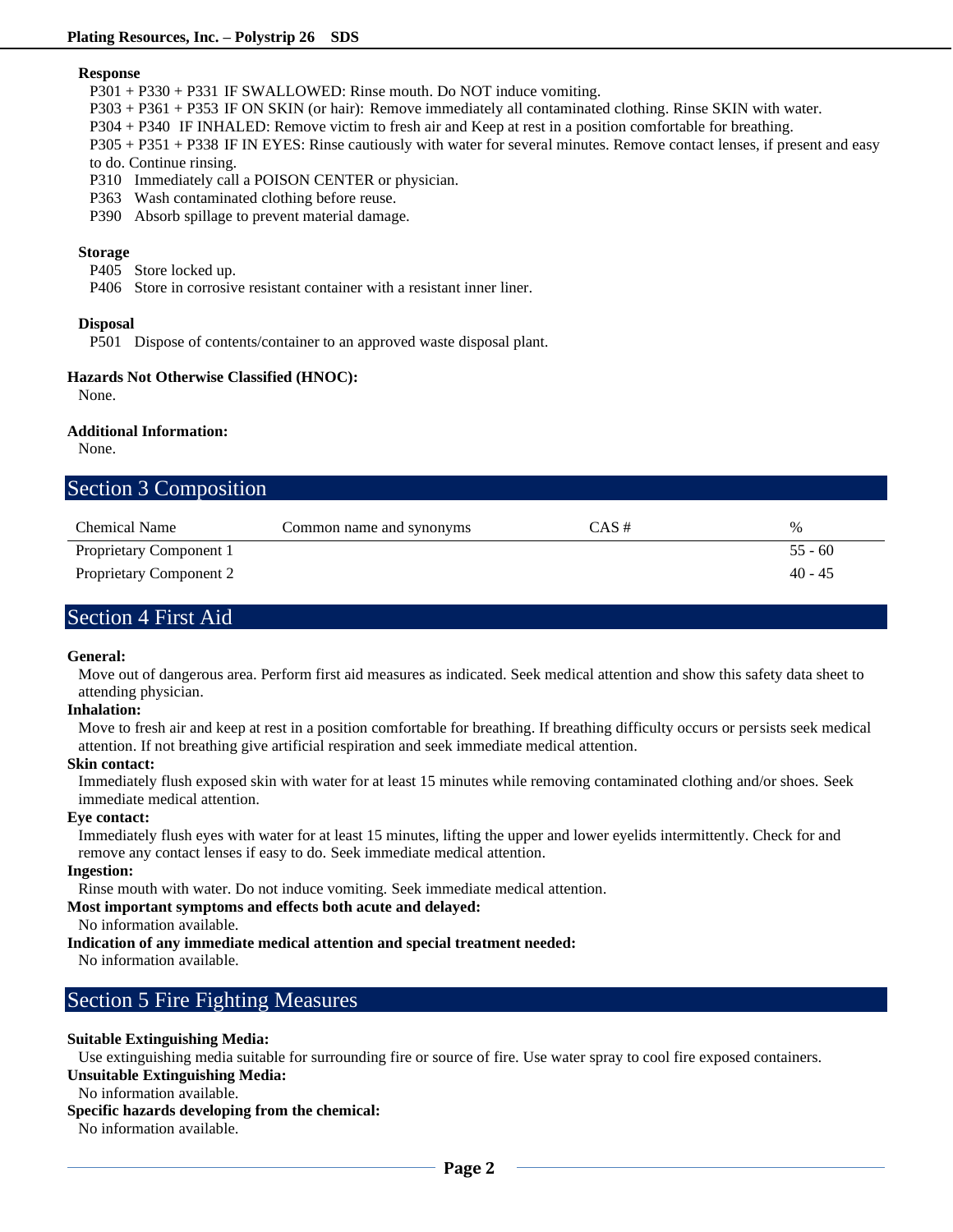### **Precautions for firefighters:**

No information available.

**Firefighting Instructions:**

No information available.

### **Protection During Firefighting:**

Wear full protective gear and full face pressure demand self-contained breathing apparatus.

### **Other information:**

No additional information available.

### Section 6 Accidental Release Measures

### **Personal precautions, protective equipment and emergency procedures:**

Avoid direct contact with skin, eyes and clothing. Avoid inhalation of mist, vapor or dust. Wear appropriate personal protective equipment as outlined in Section 8 of this SDS.

### **Environmental precautions:**

Prevent further leakage or spillage if safe to do so. Contain spilled material and prevent run-off onto ground or into water sources or sewers.

### **Methods and material for containment and cleaning up:**

Neutralize with appropriate acidic material if possible. Absorb on inert material and place in containers for disposal. Dispose of spilled/collected material in accordance with all federal, state and local regulations.

### Section 7 Handling and Storage

### **Precautions for safe handling:**

Avoid contact with skin and eyes. Avoid inhalation of mist, vapor and dust. Ensure adequate ventilation. Do not eat, drink or smoke while handling. Wear appropriate personal protective equipment as outlined in Section 8 of this SDS.

### **Conditions for safe storage, including any incompatibilities:**

Store in original container. Keep container tightly closed. Store at room temperature (50-90 F) in a dry well-ventilated area.

### Section 8 Exposure Controls/Personal Protection

| Exposure limits:        |                  |                      |                       |                       |
|-------------------------|------------------|----------------------|-----------------------|-----------------------|
| Ingredient              | Data Source      | <b>Exposure Form</b> | <b>Exposure Value</b> | <b>Exposure Notes</b> |
| Proprietary Component 2 | <b>ACGIH TLV</b> |                      | Not Established       |                       |
|                         | <b>OSHA PEL</b>  |                      | Not Established       |                       |
| Proprietary Component 1 | <b>ACGIH TLV</b> | Ceiling              | $2 \text{ mg/m}$      |                       |
|                         | <b>NIOSH</b>     | Ceiling              | $2 \text{ mg/m}$      |                       |
|                         | <b>OSHA PEL</b>  |                      | $2 \text{ mg/m}$      |                       |

### **Appropriate Engineering Controls:**

Use local and/or general exhaust ventilation to maintain airborne concentrations below irritating levels or exposure limits. An eyewash and safety shower should be available in the work area.

### **Individual protection measures:**

### **Eye/face protection:**

Chemical goggles or face shield should be worn when handling this material.

#### **Skin protection:**

### **Hand Protection:**

Wear chemical resistant gloves when handling.

#### **Other:**

Wear chemical resistant apron when handling.

### **Respiratory Protection:**

Wear respiratory protection if mist or vapor is produced, while using this material.

### **General hygiene considerations:**

Do not wear contaminated or dirty clothing home from the work-site. Launder contaminated or dirty clothing before reuse. Follow good hygiene and safety practice. Wash hands and exposed skin before breaks and at the end of the work day. Do not eat, drink or smoke while handling this material.

### **Additional information:**

No additional information available.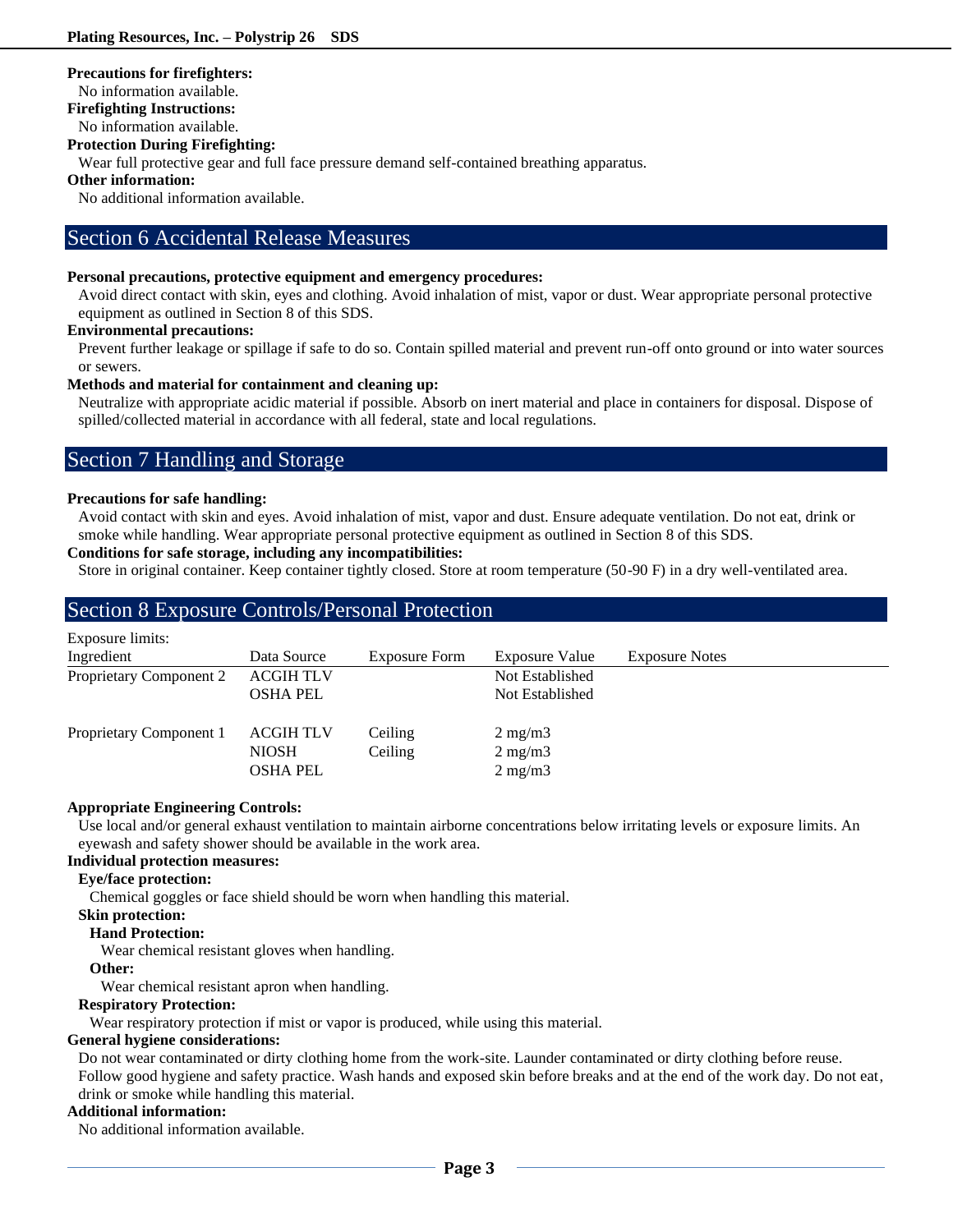# Section 9 Physical and Chemical Properties

| Appearance                       | Free Flowing White Granular Powder |
|----------------------------------|------------------------------------|
| Odor                             | Not available.                     |
| <b>Odor threshold</b>            | Not available.                     |
| pН                               | 13.5 (1% Solution)                 |
| <b>Melting/freezing point</b>    | Not available.                     |
| <b>Initial boiling point</b>     | Not available.                     |
| <b>Flash point</b>               | Not available.                     |
| <b>Evaporation rate</b>          | Not available.                     |
| <b>Flammability (solid, gas)</b> | Not available.                     |
| <b>Lower flammability limit</b>  | Not available.                     |
| <b>Upper flammability limit</b>  | Not available.                     |
| Lower explosive limit            | Not available.                     |
| <b>Upper explosive limit</b>     | Not available.                     |
| Vapor pressure                   | Not available.                     |
| Vapor density                    | Not available.                     |
| <b>Relative density</b>          | Not available.                     |
| <b>Solubility in water</b>       | Complete                           |
| <b>PC:</b> n-octanol/water       | Not available.                     |
| <b>Auto-Ignition temperature</b> | Not available.                     |
| <b>Decomposition temperature</b> | Not available.                     |
| <b>Viscosity</b>                 | Not available.                     |
| <b>Density</b>                   | Not available.                     |
| <b>Specific gravity</b>          | Not available.                     |
|                                  |                                    |

# Section 10 Stability and Reactivity

| <b>Reactivity:</b>             | Not reactive under normal use conditions.                                            |
|--------------------------------|--------------------------------------------------------------------------------------|
| <b>Chemical stability:</b>     | Material is stable under normal handling and storage conditions.                     |
| <b>Hazardous reactions:</b>    | Hazardous polymerization will not occur under normal handling and storage.           |
| <b>Conditions to avoid:</b>    | Avoid excessive heating, freezing and chemical contamination.                        |
| <b>Decomposition products:</b> | No decomposition products are expected under normal storage and handling conditions. |
| Incompatible materials:        | Avoid contact with oxidizers and strong acids.                                       |

# Section 11 Toxicological Information

### **Information on the likely routes of exposure:**

**Inhalation:**

No information available.

### **Skin Contact:**

This material is corrosive to the skin and can cause serious injury and permanent damage.

### **Eye Contact:**

This material is corrosive to the eyes and can cause serious injury and permanent damage.

### **Ingestion:**

No information available.

### **Symptoms related to the physical, chemical and toxicological characteristics:**

### No information available.

**Delayed and chronic effects:**

No information available.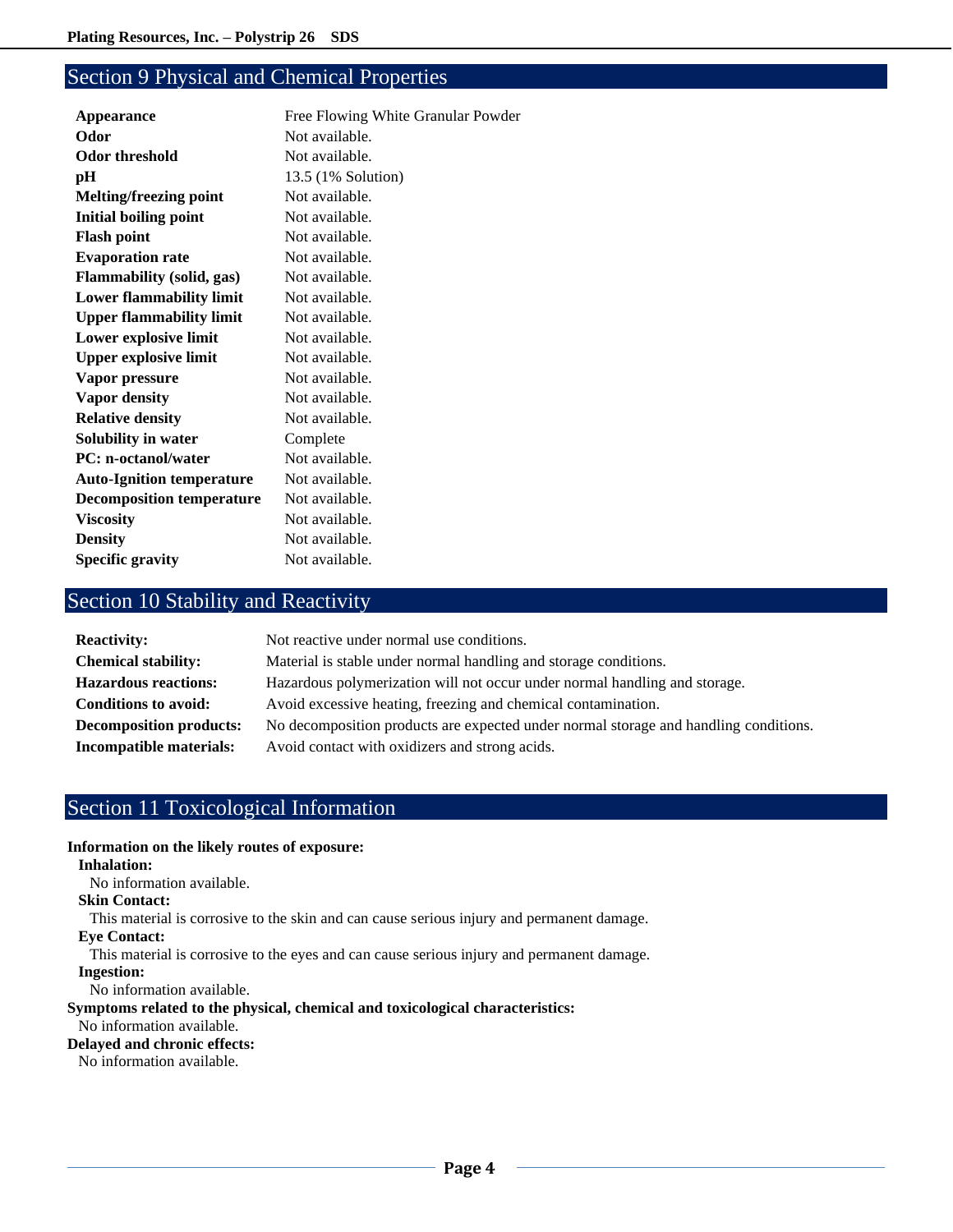| <b>Numerical measures of toxicity:</b><br>Components                                                          | Exposure   | Species | Dose              | <b>Notes</b> |
|---------------------------------------------------------------------------------------------------------------|------------|---------|-------------------|--------------|
| <b>Proprietary Component 1:</b>                                                                               |            |         |                   |              |
|                                                                                                               |            |         | No Data Available |              |
| <b>Proprietary Component 2:</b>                                                                               |            |         |                   |              |
| LD50                                                                                                          | Oral       | Rat     | 4090 mg/kg        |              |
| LC50                                                                                                          | Inhalation | Rat     | 5750 mg/l         |              |
|                                                                                                               |            |         |                   |              |
| <b>Toxicological effects:</b>                                                                                 |            |         |                   |              |
| <b>Acute Toxicity:</b>                                                                                        |            |         |                   |              |
| Mixture:                                                                                                      |            |         |                   |              |
| No information available.                                                                                     |            |         |                   |              |
| <b>Skin Corrosion/Irritation:</b>                                                                             |            |         |                   |              |
| Mixture:                                                                                                      |            |         |                   |              |
| No information available.                                                                                     |            |         |                   |              |
| <b>Serious Eye Damage/Irritation:</b>                                                                         |            |         |                   |              |
| Mixture:                                                                                                      |            |         |                   |              |
| No information available.                                                                                     |            |         |                   |              |
| <b>Respiratory sensitization:</b>                                                                             |            |         |                   |              |
| Mixture:                                                                                                      |            |         |                   |              |
| No information available.                                                                                     |            |         |                   |              |
| <b>Skin sensitization:</b>                                                                                    |            |         |                   |              |
| Mixture:                                                                                                      |            |         |                   |              |
| No information available.                                                                                     |            |         |                   |              |
| Germ cell mutagenicity:                                                                                       |            |         |                   |              |
| Mixture:                                                                                                      |            |         |                   |              |
| No information available.                                                                                     |            |         |                   |              |
| <b>Carcinogenicity:</b>                                                                                       |            |         |                   |              |
| Mixture:                                                                                                      |            |         |                   |              |
|                                                                                                               |            |         |                   |              |
| This product is considered to be a potential carcinogen by:<br>NTP: No                                        |            |         |                   |              |
| OSHA: No                                                                                                      |            |         |                   |              |
| IARC: No                                                                                                      |            |         |                   |              |
|                                                                                                               |            |         |                   |              |
| Reproductive toxicity:<br>Mixture:                                                                            |            |         |                   |              |
|                                                                                                               |            |         |                   |              |
| This product is not expected to cause reproductive and developmental effects.<br><b>STOT-single exposure:</b> |            |         |                   |              |
|                                                                                                               |            |         |                   |              |
| Mixture:<br>No information available.                                                                         |            |         |                   |              |
| <b>STOT-repeated exposure:</b>                                                                                |            |         |                   |              |
| Mixture:                                                                                                      |            |         |                   |              |
| No information available.                                                                                     |            |         |                   |              |
| <b>Aspiration hazard:</b>                                                                                     |            |         |                   |              |
| Mixture:                                                                                                      |            |         |                   |              |
|                                                                                                               |            |         |                   |              |
| This product is not an aspiration hazard.<br><b>Additional information:</b>                                   |            |         |                   |              |
| None.                                                                                                         |            |         |                   |              |
|                                                                                                               |            |         |                   |              |

# Section 12 Ecological Information

### **Ecotoxicity:**

| No information available.                 |      |                |                    |              |
|-------------------------------------------|------|----------------|--------------------|--------------|
| <b>Numerical measures of ecotoxicity:</b> |      |                |                    |              |
| Components                                | Type | <b>Species</b> | Dose               | <b>Notes</b> |
| <b>Proprietary Component 1:</b>           |      |                |                    |              |
| Fish                                      | LC50 | Mosquito Fish  | $125 \text{ mg}/1$ | 96 hr        |
| Invertebrates                             | EC50 | Daphnia Magna  | $40.38$ mg/l       | 48 hr        |
| <b>Proprietary Component 2:</b>           |      |                |                    |              |
| Fish                                      | LC50 | Bluegill       | $300 \text{ mg}/l$ | 96 hr        |
|                                           |      |                |                    |              |
|                                           |      |                |                    |              |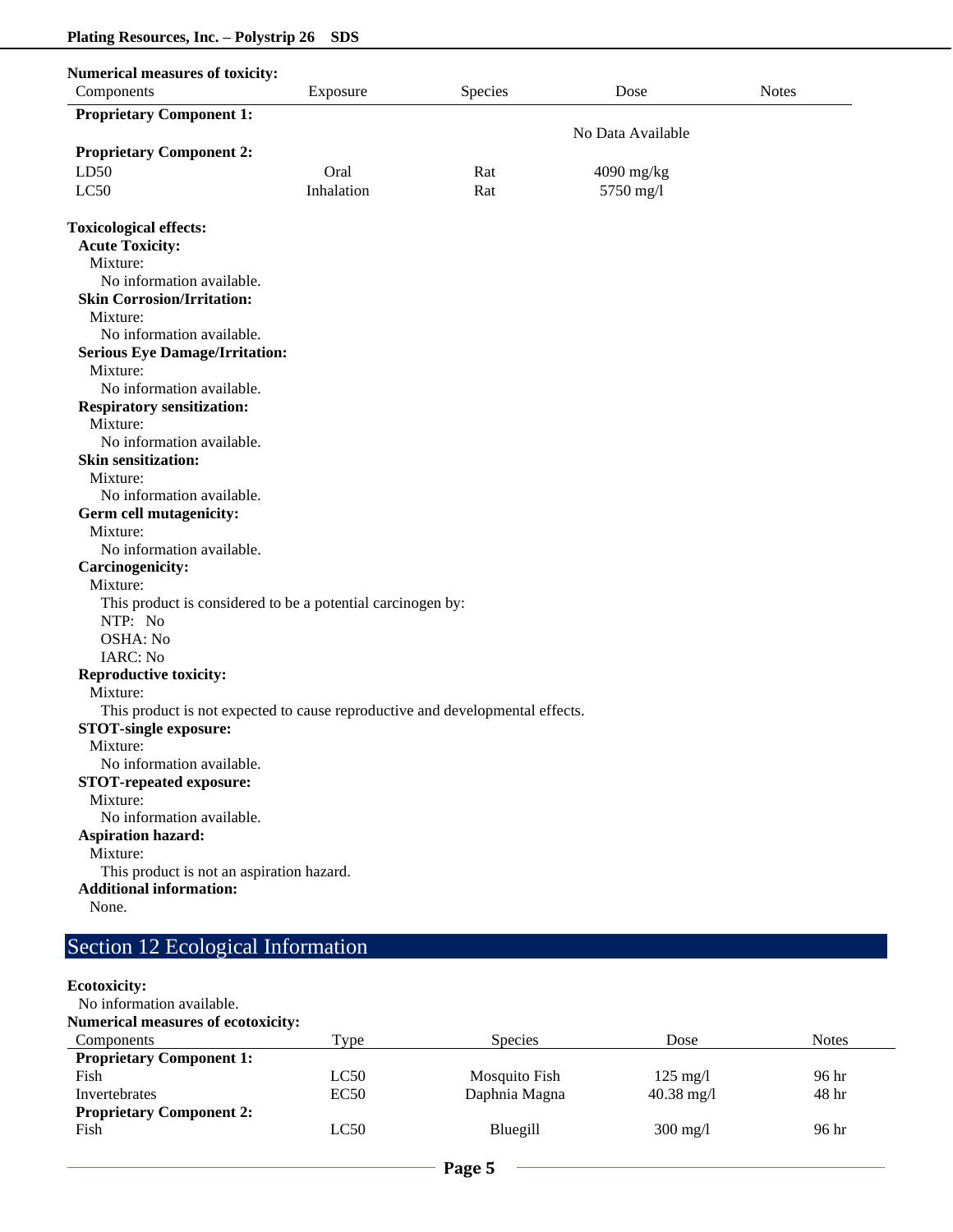### **Persistence and degradability:** Mixture: No information available. **Bioaccumulative potential:** Mixture: No information available. **Mobility in soil:** Mixture: No information available. **Other adverse effects:** Mixture: No information available. **Additional information:** No information available.

## Section 13 Disposal Considerations

### **Disposal instructions:**

Dispose of material in accordance with all federal, state and local regulations.

**Contaminated packaging:**

Triple rinse container and offer for recycling. Dispose of container following all federal, state and local regulations.

### **Additional Information:**

No additional information available.

### Section 14 Transport Information

### **DOT**

**UN number:** UN3262 **UN proper shipping name:**UN3262, Corrosive Solid, Basic, Inorganic, N.O.S. (Sodium Hydroxide), 8, PGII **Class:** 8 **Subsidiary risk:** none **Label(s):** 8 **Packing group:** II **Packaging exceptions:** none

# Section 15 Regulatory Information

### **Federal regulations: SARA 311/312 Hazard categories:**  Immediate (Acute) Health Hazard. Immediate (Acute) Health Hazard. **SARA 302 Extremely hazardous substance:** Not listed. **SARA 304 Emergency release notification:** Not regulated. **SARA 311/312 Hazardous chemical:** No. **SARA 313 Toxic Release Inventory (TRI) report:** Not Regulated. **CERCLA Hazardous substance list:** Not listed. **Federal Insecticide, Fungicide, and Rodenticide Act (FIFRA):** This chemical is not a pesticide product. **Clean Air Act regulated substances:** None. **Clean Water Act regulated substances:** None.